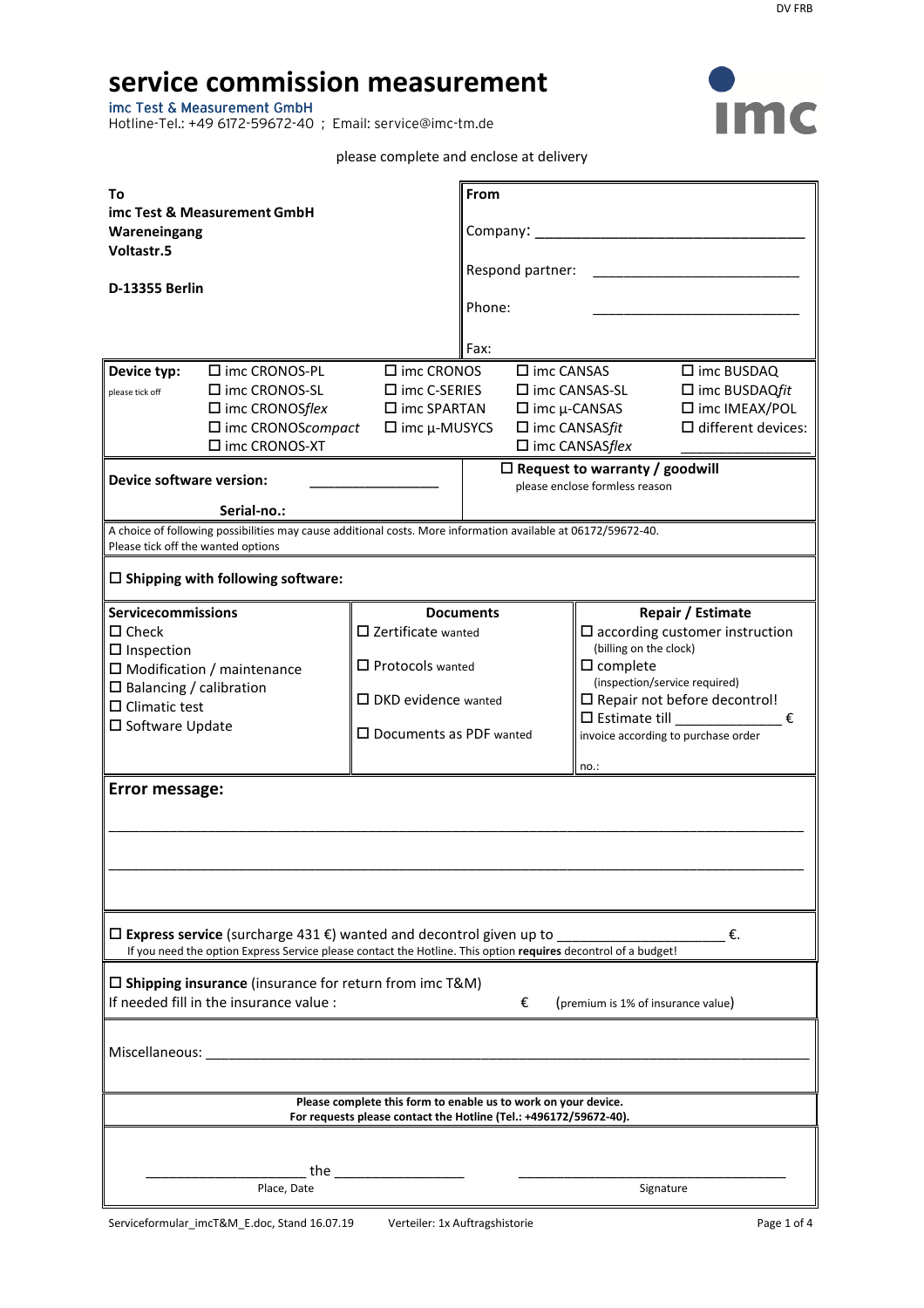# **Question checklist for repair**

# **Answering these questions may provide helpful hints for troubleshooting on devices that have failed and should be sent for repair.**

- Temperature and Temperature changes (downtime before use, after shipping…)?
- Humidity at places of action?
- Measuring mobile, non mobile, laboratory, shop floor, open country…?
- Measurement short, long, triggered…?
- Error only in connection with certain measurements, experiments?
- Frequency of error?
- Supply (AC, DC, PSU, voltage, current resp. power)?
- Error even when using different external supplies?
- Error even when using different plugs / amplifiers?
- Error even when using different devices?
- applied sensors (datasheet)?
- Wiring length and cross section (measuring wire, if necessary supply wire)?
- if necessary supply voltage, current (detailed values, must actual values)?
- Experiment available?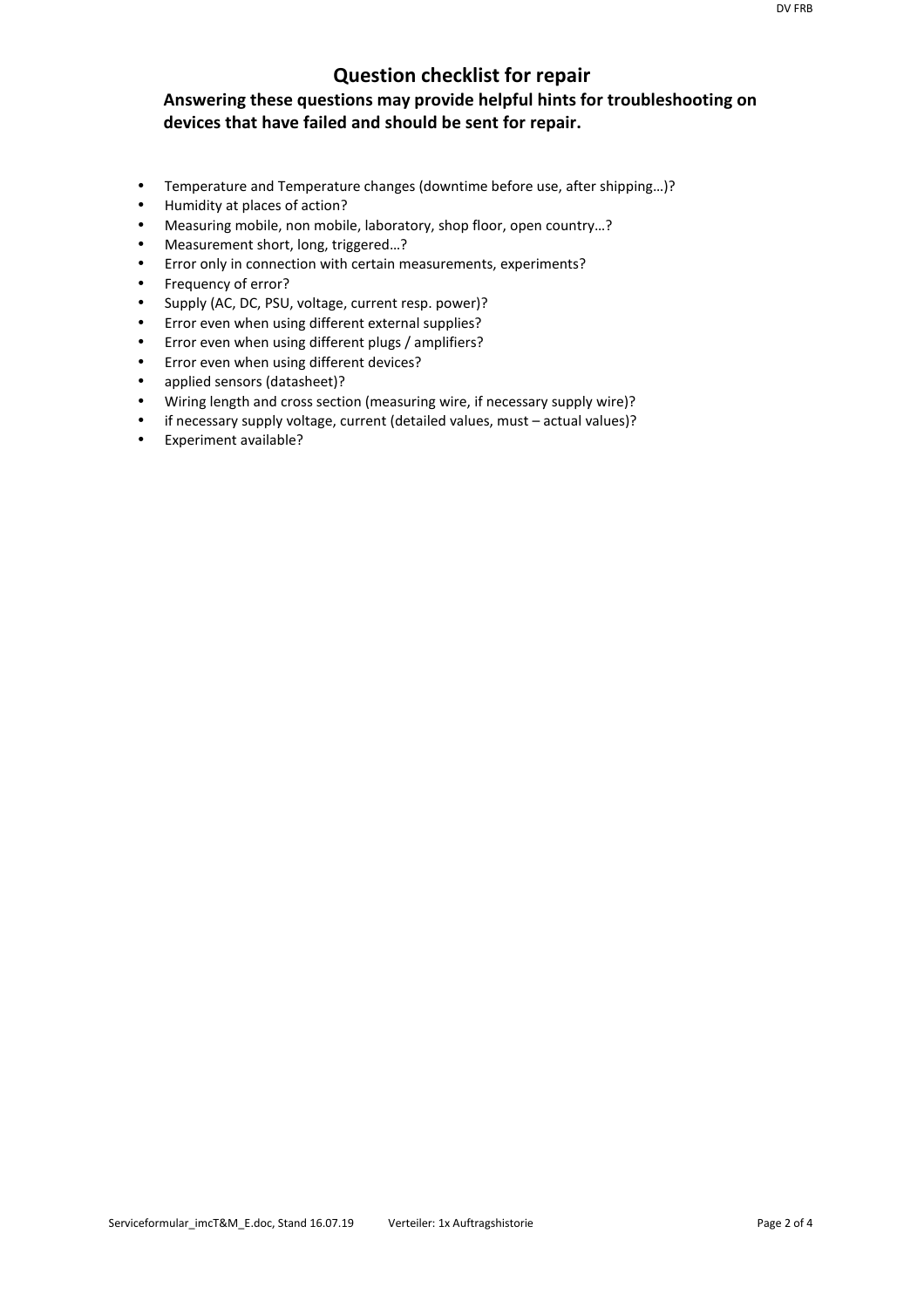## **Explanations to service commission measurement**

#### • **Check**

Manual check of one device according customer's error description with final defect report. Billing on the clock. No repair!

#### • **Inspection**

System- and functions check.

No repair! No balancing! Detection of all errors. Most of the time we find all and hidden errors too. We suggest this service regular all 12 up to 24 months. It is useful to combine this service with calibration and balancing.

• **Calibration** (analogue measurement und output amplifiers) Documentation of accuracy of measurement including works certification according to DIN EN ISO 9001.

Any user is able to do a calibration, so we do not offer this little service. We offer calibration and balancing.

• **Calibration and balancing** (analogue measurement amplifier) Incoming documentation of accuracy of measurement, balancing and final documentation of accuracy of measurement. All work includes works certification according to DIN EN ISO 9001.

We suggest this service regular all 12 up to 24 months.

#### • **Calibration protocols**

These protocols list all single values of the calibration and the used test tools. The additional calibration certificate is up to the mark of DIN EN ISO 17025.

If you want to have exact information about a device's allowance state this option is the right thing. If it is enough to know that a device was in or out the allowances these surcharged position is not needed.

#### • **Modification/Service**

Sum for maintenance, modification, revision or repair and function check. Added or changed modules will be billed separately!

This option maintains the reliability of a devices, because of the included system review. Announcing damages, overloads (cold solder connection; crossed, twisted, soiled or melted parts; used or defect accumulators or batteries) will be detected mostly and are often repairable without surcharge. (We suggest this service regular all 24 up to 48 months).

It is also the right choice for having a device up to date, to complete a modular system with more amplifiers, or to have a residential repair. It is useful to combine this work with calibration and balancing.

# • **Repair according customers instructions**

Only the customer specified parts will be repaired. This position will be billed on the clock. Spare parts will be billed separately!

We cannot guarantee a functioning device, because this position does not include a complete error detection.

#### • **Repair complete**

Residential repair, billed on the clock and requires surcharged inspection to detect nearly all faults. A lot of times modification/service is cheaper at same results.